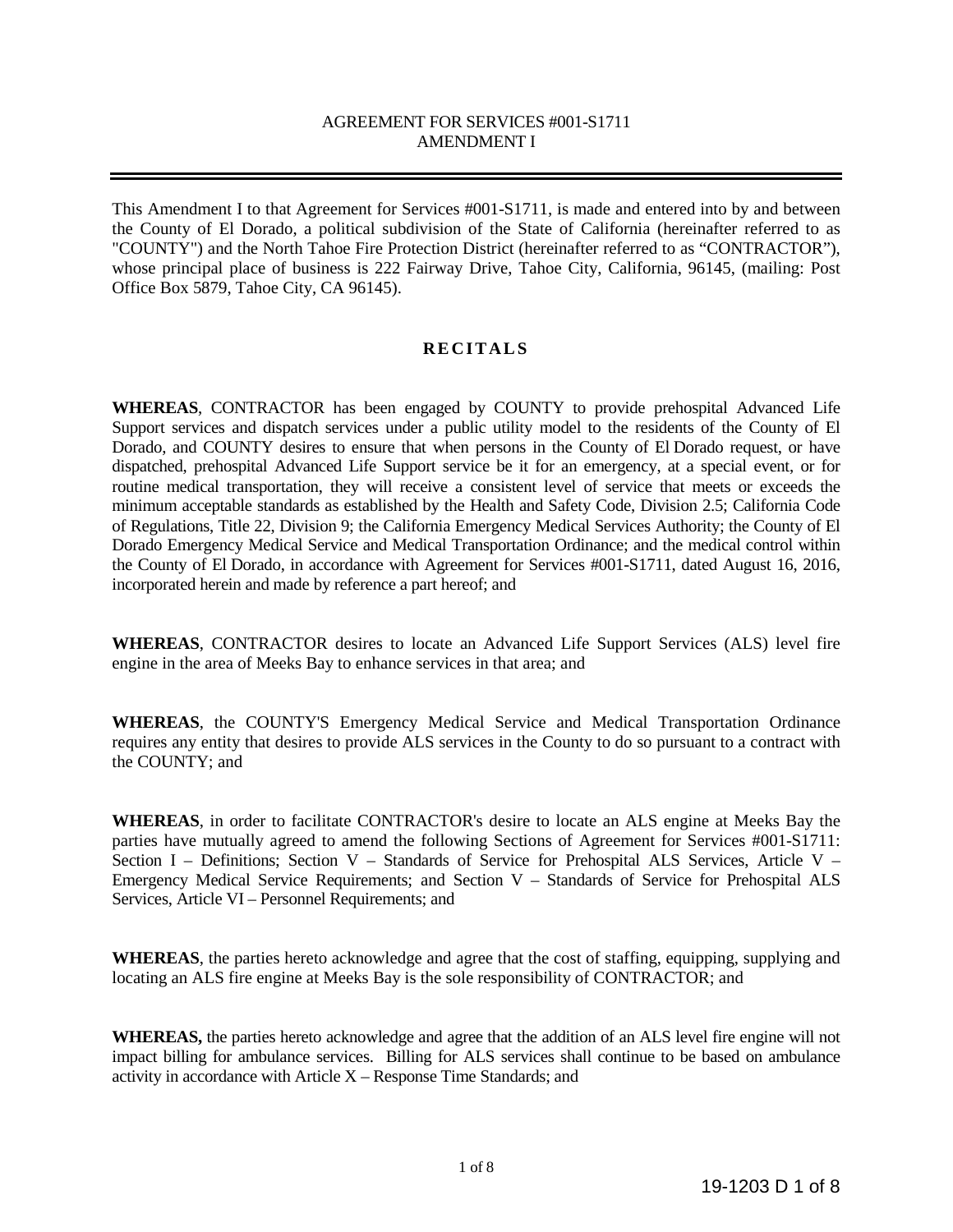**NOW THEREFORE**, the parties do hereby agree that Agreement for Services #001-S1711 shall be amended a first time as follows:

# **1) Section I – DEFINITIONS shall be amended and replaced in its entirety as follows:**

## **SECTION I – DEFINITIONS**

For the purposes of this Contract, the following words and phrases shall have the meanings respectively ascribed to them by this Section.

- 1. Advanced Life Support (ALS) means special services designed to provide definitive prehospital emergency medical care, including, but not limited to cardiopulmonary resuscitation, cardiac monitoring, cardiac defibrillation, advanced airway management, intravenous therapy, administration of specified drugs and other medicinal preparations, and other specified techniques and procedures administered by authorized personnel under the direct supervision of a Modified Base Hospital as part of a local EMS system at the scene of an emergency, during transport to an acute care hospital, during interfacility transfer, and while in the emergency department of an acute care hospital until responsibility is assumed by the emergency or other medical staff of that hospital or as otherwise defined by the Federal Health Care Finance Administration.
- 2. Advanced Life Support (ALS) Engine means a fire engine approved by the Medical Director, staffed with at least one (1) Emergency Medical Technician (EMT) Paramedic and containing medical equipment and supplies sufficient to provide definitive prehospital emergency medical care, including, but not limited to, cardiopulmonary resuscitation, cardiac monitoring, cardiac defibrillation, advanced airway management, intravenous therapy, administration of specified drugs and other medicinal preparations, and other specified techniques and procedures administered by personnel under the direct supervision of a base hospital as part of a local EMS system at the scene of an emergency. The ALS Engine is a non-transporting resource.
- 3. Ambulance means a vehicle that is specially constructed, modified or equipped, and used for the purpose of transporting sick, injured, convalescent, infirm, or otherwise incapacitated persons. In the case of vehicles owned and operated by public agencies, ambulance must meet the same standards for construction, identification, mechanical integrity, equipment, and supplies as required of private agencies by the California Highway Patrol.
- 4. Ambulance Billing means the business unit designated by or under contract to COUNTY to process and collect fees for ambulance service.
- 5. Ambulance Service means a licensed person or entity or a public agency that is specially trained, equipped, and staffed to provide ambulance transportation services, including providing care to ill or injured persons.
- 6. Arrival at the Scene means the time that an emergency response vehicle comes to a physical stop at an emergency scene (wheels stopped).
- 7. Base Hospital means one of a limited number of hospitals which, upon designation by the local EMS agency and upon the completion of a written contractual agreement with the local EMS agency, is responsible for directing the advanced life support system or limited advanced life support system and prehospital care system assigned to it by the local EMS agency.
- 8. Basic Life Support (BLS) means emergency first aid and cardiopulmonary resuscitation procedures which, as a minimum, include recognizing respiratory and cardiac arrest and starting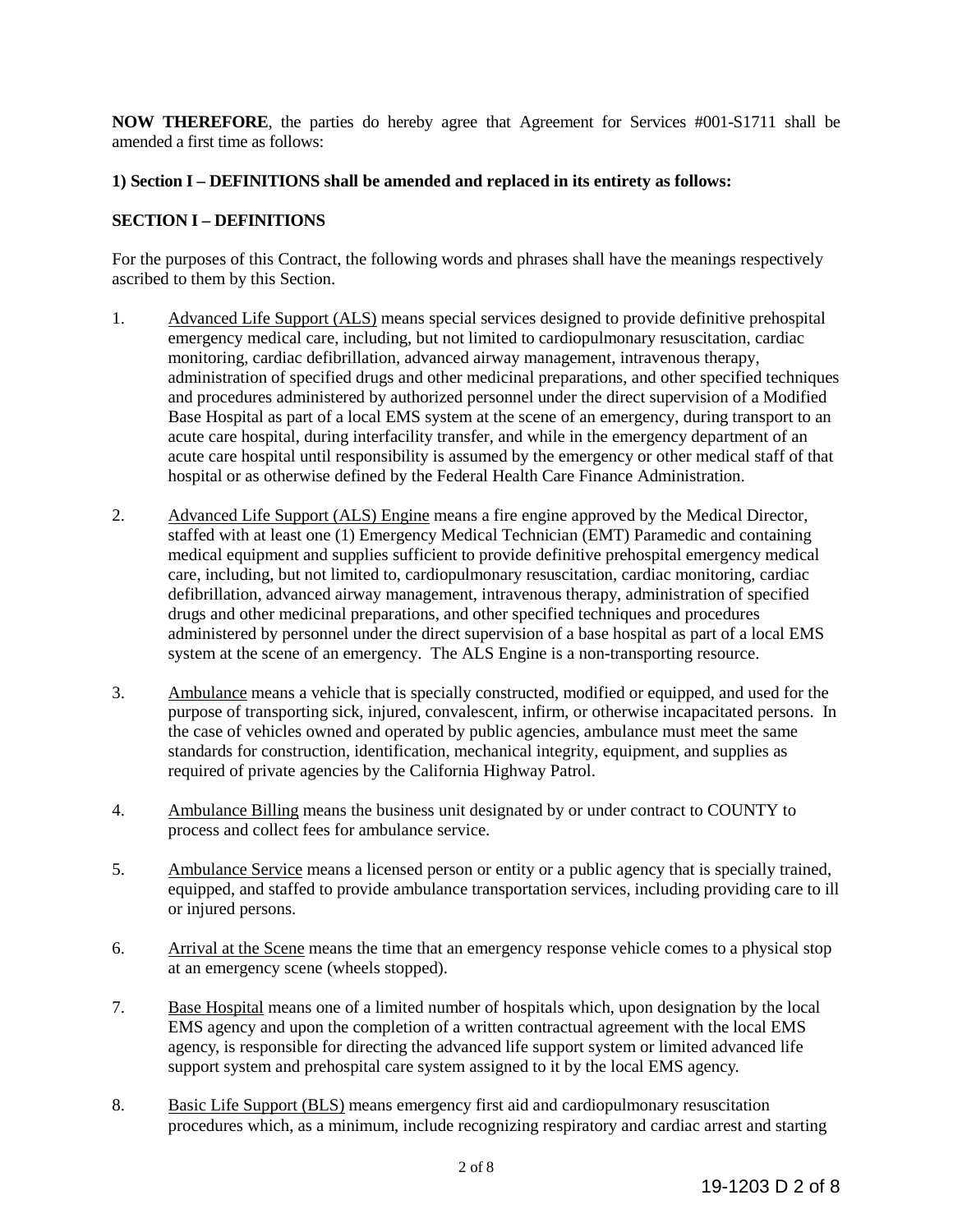the proper application of cardiopulmonary resuscitation to maintain life without invasive techniques until the victim may be transported or until advanced life support is available.

- 9. CONTRACTOR's local jurisdiction means Sierra-Sacramento Valley EMS Agency, or successor.
- 10. County means the County of El Dorado, the political subdivision of the State of California. The Health Services Department through its local County EMS Agency is responsible for the direct oversight of prehospital emergency and non-emergency medical care in the County of El Dorado.
- 11. Critical Care Transport (CCT) means a transport during which a patient requires a level of medical care and/or observation that exceeds the standard scope of practice for County accredited paramedics. Such services may be rendered by specially trained and authorized paramedics, or registered nurses, physicians, respiratory therapists, perfusionists, physician's assistants, nurse practitioners or nurse midwives as determined by the physician responsible for the patient and the County EMS Agency Medical Director.
- 12. Designated Dispatch Center means the dispatch agency designated as the Command Center for the County of El Dorado Service Area No. 3 – Tahoe West Shore Area to dispatch and track requests for emergency medical services within that portion of the County of El Dorado.
- 13. Emergency means a condition or situation in which an individual has a need for immediate medical attention, or where the potential for such need is perceived by emergency medical personnel, a public safety agency, or may reasonably be perceived by any prudent layperson; any sudden or serious illness or injury requiring immediate medical or psychiatric attention under such circumstances in which a delay in providing such services may aggravate the medical condition or cause the loss of life or an unknown situation; furthermore, any case declared to be an emergency by a physician.
- 14. Emergency Medical Dispatcher (EMD) means a dispatcher trained and certified to provide patient care through the delivery of post-dispatch/pre-arrival instructions to assist the patient until prehospital care providers arrive at the scene.
- 15. Emergency Medical Response means responding immediately to any request for ambulance service for an emergency medical condition. An immediate response is one in which the ambulance vehicle responding begins as quickly as possible to take the steps necessary to respond to the call.
- 16. Emergency Medical Service and Medical Transportation Ordinance means an ordinance adopted by the County of El Dorado Board of Supervisors that sets the standards and/or definitions for emergency medical services and medical transport; personnel and training requirements; equipment and supply requirements; response time; communication requirements; and medical transportation service requirements. It empowers the County of El Dorado Emergency Medical Services Agency through the County Health Services Department to issue permits for litter van, wheelchair van, and specific ambulance transport services, and enter into contracts with ambulance entities; monitor performance; enforce standards, if necessary; and act in an impartial manner as an arbitrator in matters of citizen complaints.
- 17. Emergency Medical Services (EMS) means the medical services provided in an emergency.
- 18. Emergency Medical Services Agency (EMS Agency) means the administrative agency designated through the Health Services Department by the County of El Dorado Board of Supervisors pursuant to Health and Safety Code, Section 1797.200.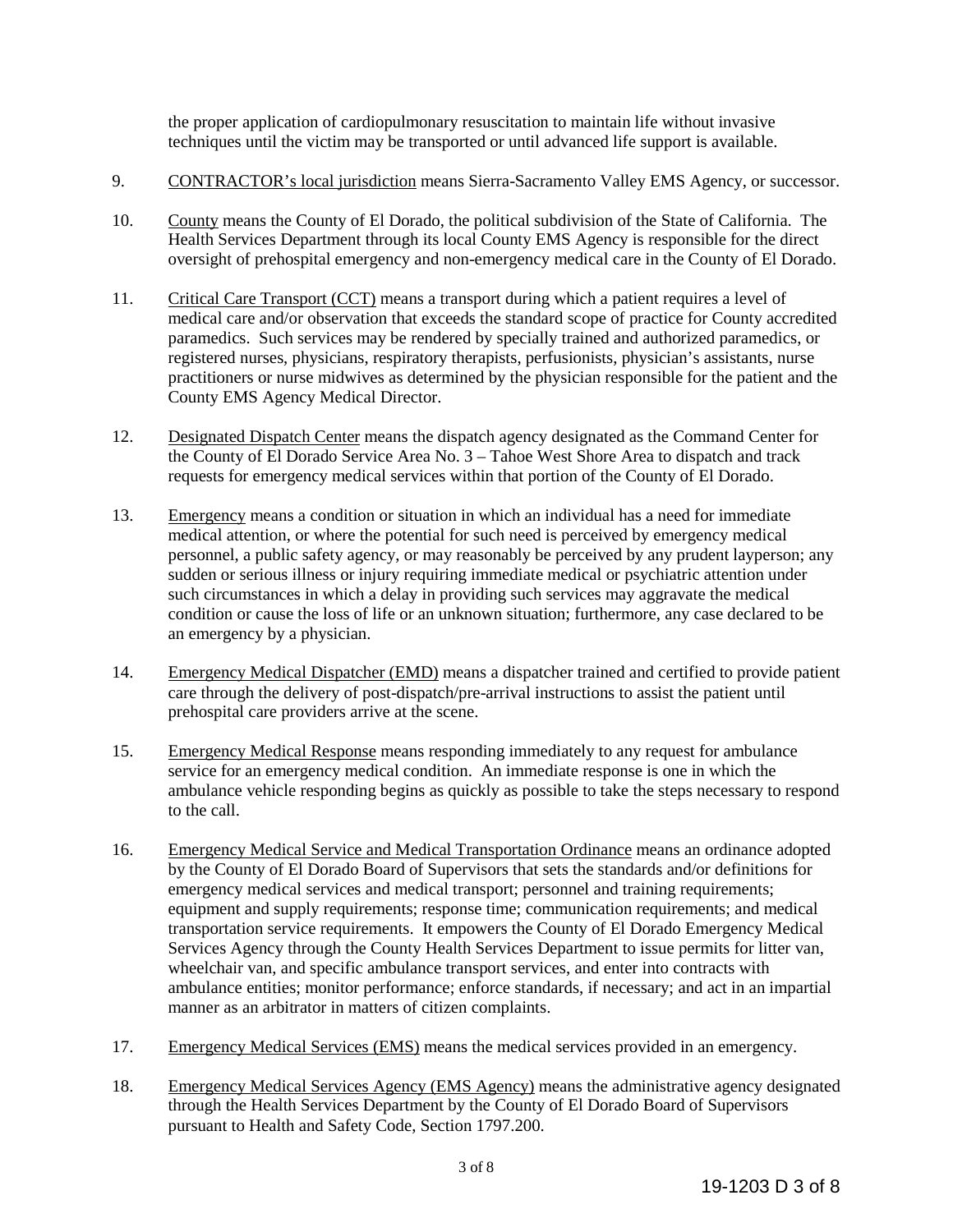- 19. Emergency Medical Services Aircraft (EMS Aircraft) means any aircraft utilized for the purpose of prehospital emergency patient response and transport. EMS aircraft includes air ambulances and all categories of rescue aircraft.
- 20. Emergency Medical Technician (EMT) or Advanced Emergency Medical Technician (Advanced EMT) means an individual trained in all facets of basic life support (as defined in Health and Safety Code Section 1797.60) according to standards prescribed in the California Code of Regulations, Title 22, Division 9, Chapter 2, or Chapter 3, and who has a valid State of California certificate. This definition includes EMT and Advanced EMT.
- 21. Emergency Medical Technician Paramedic (EMT-P) means an individual who is educated and trained in all elements of prehospital Advanced Life Support; whose scope of practice is to provide Advanced Life Support in accordance with the standards prescribed in the California Code of Regulations, Title 22, Chapter 4; and who has a valid State paramedic license. Paramedics working in the Tahoe West Shore Area of El Dorado must additionally be accredited according to standards established by the medical control within the CONTRACTOR's local jurisdiction.
- 22. Medical Director means the County of El Dorado EMS Agency Medical Director.
- 23. Mobile Intensive Care Nurse (MICN) means a registered nurse who is licensed by the California Board of Registered Nursing and who has been authorized by the medical director of the local County EMS agency as qualified to provide prehospital Advanced Life Support or to issue instructions to prehospital emergency medical care personnel within an EMS system according to standardized procedures developed by the local County EMS Agency.
- 24. Modified Base Hospital, as defined by Sierra Sacramento Valley EMS Agency Policy #305 (available at [http://www.ssvems.com/pdf/section\\_03/305.pdf](http://www.ssvems.com/pdf/section_03/305.pdf) ) means a Base Hospital that does not utilize Sierra Sacramento Valley EMS authorized Mobile Intensive Care Nurses for "on-line" medical control. A Base Hospital physician shall be immediately available to provide consultation and/or medical direction for ALS prehospital care personnel as needed.
- 25. Physician means an individual licensed by the State as a doctor of medicine or doctor of osteopathy.
- 26. Prehospital Care Report (PCR) means the form approved by the medical control within the CONTRACTOR's local jurisdiction for the purpose of documenting all patient care for use in the CONTRACTOR's local jurisdiction.
- 27. Electronic Prehospital Care Record (ePCR) means the electronic data elements that as a whole make up the electronic prehospital care record that is completed by the CONTRACTOR which shall serve as the permanent prehospital care report documenting patient condition, treatment, and all associated circumstances pertaining to a response.
- 28. Primary Response Area for the purposes of this contract means the zone of responsibility known as the Tahoe West Shore Area of the County of El Dorado Service Area No. 3.
- 29. Priority Dispatch means an emergency medical dispatch program that includes an emergency medical dispatch priority reference system, approved pre-arrival instructions, and certified Emergency Medical Dispatchers (EMD's).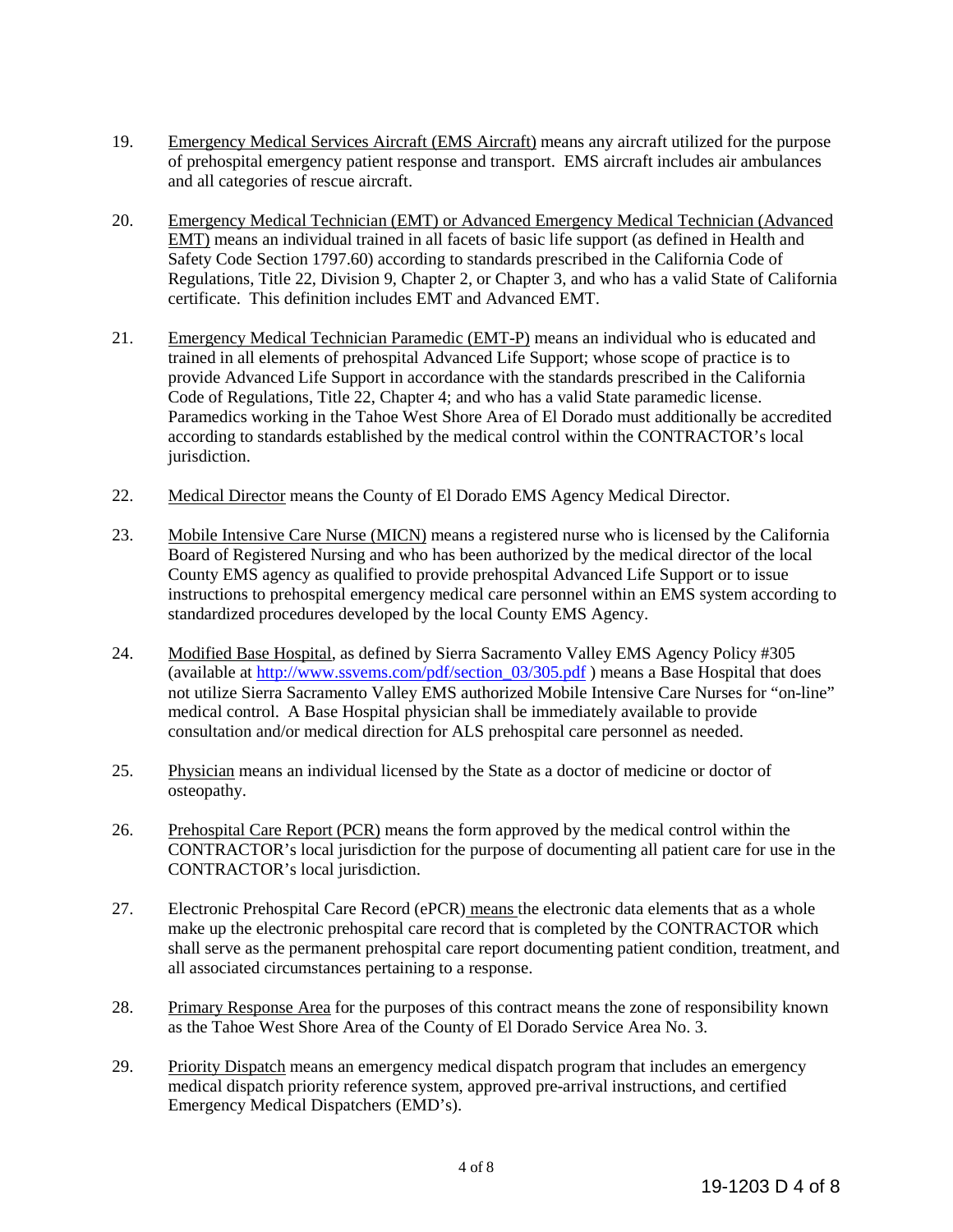- 30. Public Health Officer means the County of El Dorado Public Health Officer.
- 31. Registered Nurse means an individual licensed by the State of California Board of Registered Nursing. (Note: Nurses originating from the state of Nevada who provide emergency medical transportation services across the California-Nevada border shall be licensed by the Nevada State Board of Nursing.)
- 32. Response Time means the time interval from the moment that the ambulance or medical transportation entity is first made aware of the call back number, the address of the patient or passenger, and in the case of ambulance request the presumptive patient condition as defined by EMD, and in the case of medical transportation the requested level of service, until the arrival at the scene of the emergency or pickup point, which is the time that an ambulance or medical transportation vehicle comes to a physical stop at the scene (wheels stopped).
- 33. Special Event means an event where spectators and/or participants in the event have a potential for illness or injury, or any situation where a previously announced event results in a gathering of persons in one general locale, sufficient in numbers, or engaged in an activity, that creates a need to have one or more EMS resources at the site.
- 34. Unit Hour means a fully staffed and equipped ambulance available for, or involved in, emergency medical response for one hour. For example, if a system operates one unit for 24 hours and transports 12 patients in that period, its unit hour utilization ratio would be 0.50.
- 35. Utilization Ratio means a measure of productivity. The unit hour utilization ratio is calculated by dividing the number of transports during a given period by the number of unit hours produced during the same period.

#### **2) Section V – STANDARDS OF SERVICE FOR PREHOSPITAL ALS SERVICES, Article V – Emergency Medical Service Requirements, shall be amended and replaced in its entirety as follows:**

## **Article V – Emergency Medical Service Requirements**

A. Ambulances shall transport each patient in need of or requiring transport to the designated Modified Base Hospital or as directed by on-line medical control at the Modified Base Hospital.

B. CONTRACTOR shall promptly respond an ambulance to the emergency call, or schedule a time to respond that is acceptable for non-emergency calls, and shall complete that run, unless diverted by the designated Dispatch Center pursuant to CONTRACTOR's System Status Management Plan.

C. In the event that an ambulance is unable to respond to a request for ambulance service, the ambulance crew shall immediately notify the designated Dispatch Center.

D. Ambulance crew shall notify the Modified Base Hospital and give a report on patient status, treatment given, and estimated time of arrival. CONTRACTOR shall ensure that prehospital personnel shall communicate current and ongoing patient assessments to the Modified Base Hospital, and collaborate with Modified Base Hospital in the provision of care, and follow physician or MICN direction as instructed.

E. CONTRACTOR shall ensure that personnel shall be familiar with local geography throughout the Primary Response Area.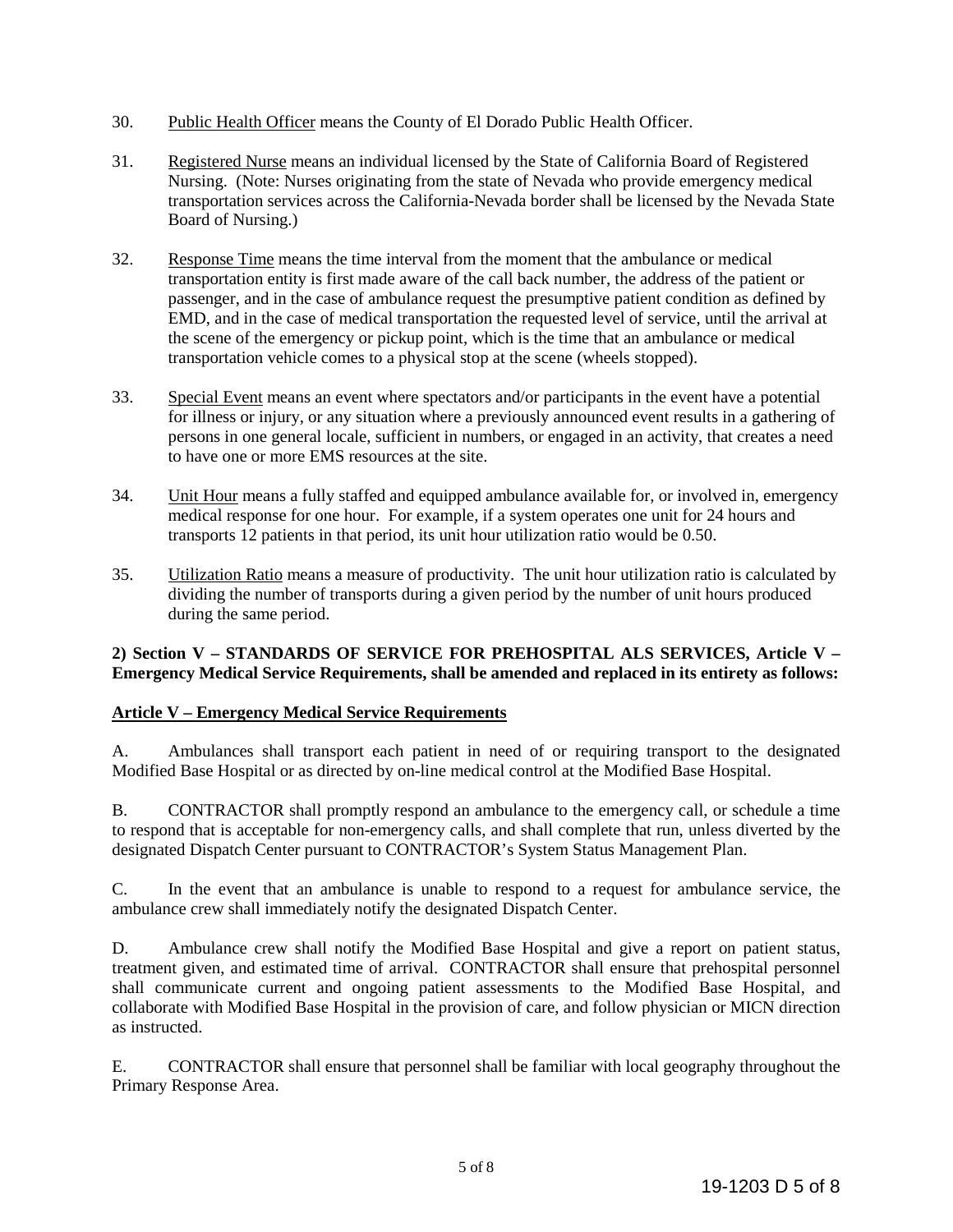F. CONTRACTOR shall allow inspections, site visits, or ride-alongs at any time by County EMS Agency staff, with adequate notice, for purposes of Contract compliance and medical quality assurance. This section does not override the COUNTY's rights and responsibilities under Title 22 to perform unannounced site visits. The COUNTY will respect due process in regards to employee rights when conducting an investigation.

G. COUNTY does not prohibit ambulance personnel from engaging in other emergency-related activities such as fire suppression or high-angle rescue if and only if it does not detract from or delay system wide ambulance availability.

H. CONTRACTOR shall not cause or allow its ambulances or ALS Engines to respond to a location without receiving prior approval to respond from the designated Dispatch Center for such service at that location. Ambulance or ALS Engine staff shall immediately notify the designated Dispatch Center to be assigned to an incident in any circumstance involving an emergency response at a location not previously approved by the designated Dispatch Center.

#### **3) Section V – STANDARDS OF SERVICE FOR PREHOSPITAL ALS SERVICES, Article VI – Personnel Requirements, shall be amended and replaced in its entirety as follows:**

## **Article VI - Personnel Requirements**

A. Upon request, CONTRACTOR shall furnish to the COUNTY a list of ambulance personnel, including trainees, who provide services under this Contract, and such information regarding their training and qualifications as COUNTY deems necessary.

B. CONTRACTOR shall maintain a minimum staffing level of not less than one (1) EMT and one (1) EMT-Paramedic for each in-service ambulance. Minimum staffing levels for ALS Engines shall be at least one (1) EMT-Paramedic.

C. CONTRACTOR shall ensure that all Paramedic personnel are licensed by the State of California and accredited according to requirements established by the medical control for the CONTRACTOR's local jurisdiction. Personnel whose certification/ accreditation have lapsed shall not be allowed to provide prehospital care within the County of El Dorado until they have met all requirements to bring current their certification/accreditation. CONTRACTOR shall ensure compliance with all EMT and EMT-P regulations from the State of California Health and Safety Code, Division 2.5, and Title 22, Division 9, and ensure that the policies, procedures, and field treatment protocols established by the medical control within the CONTRACTOR's local jurisdiction are followed.

D. In the case of Critical Care Transport (CCT) Ambulance, each CCT ambulance shall be staffed in accordance with Section I – Definitions, item 8, Critical Care Transport, as agreed upon by the sending hospital. Each ambulance shall be equipped with appropriate medical equipment and supplies.

E. CONTRACTOR shall ensure that the medical certification and/or accreditation level of all personnel be clearly displayed. Said identification shall be worn as deemed operationally necessary.

F. CONTRACTOR shall ensure that all personnel shall be physically and mentally fit to serve in the prehospital care capacity. No intoxicating substance shall be used while on duty, nor shall they be used in the eight (8) hours prior to reporting for duty.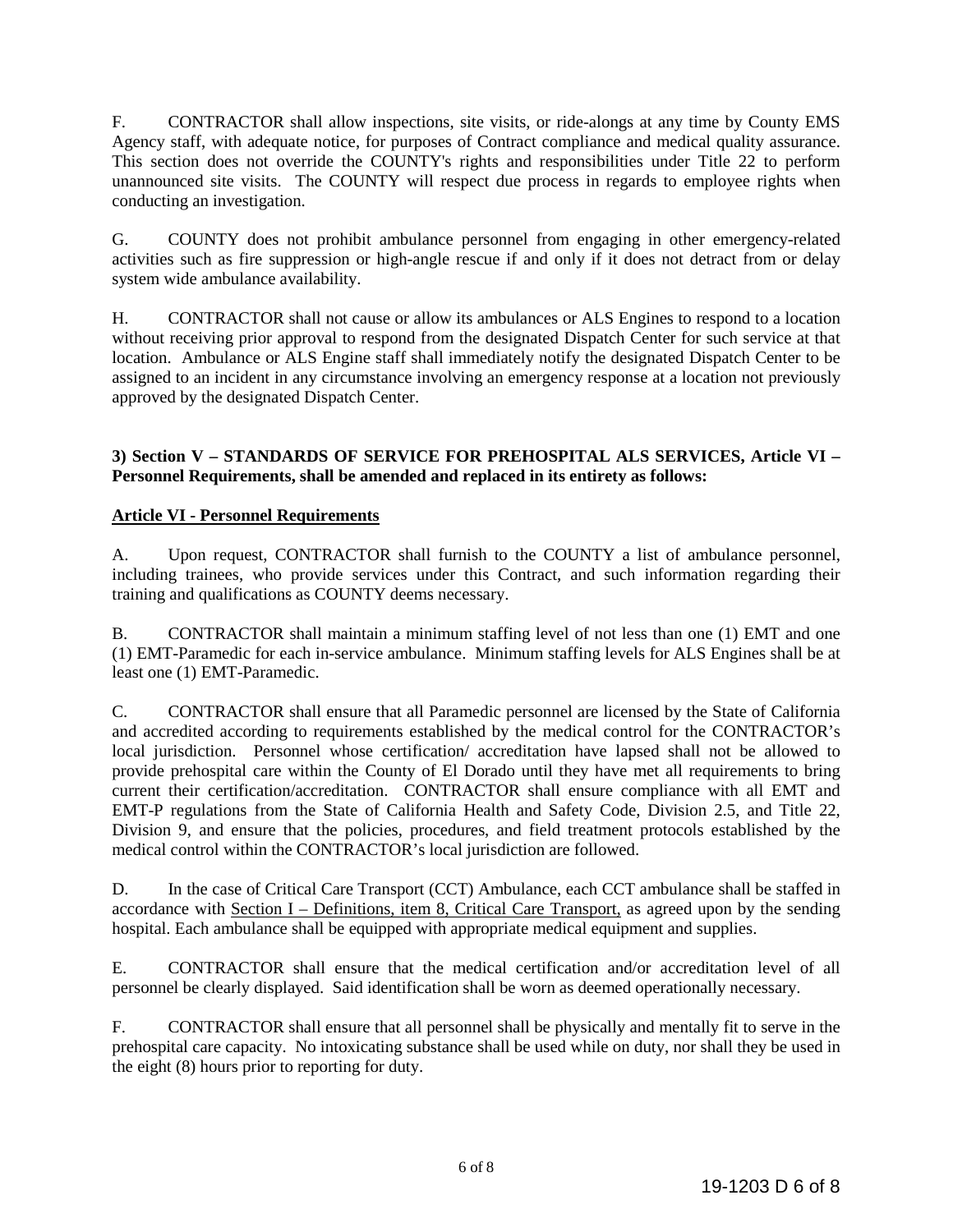G. CONTRACTOR shall designate an on-duty or on-call management or supervisory staff, available at all times, who is authorized to act on behalf of CONTRACTOR in all operational matters. The dispatch agency shall at all times be advised and have available the contact information for the designated staff.

H. CONTRACTOR shall provide a single point liaison to COUNTY for communication regarding Contract fulfillment. In the event that the single point liaison is unavailable, the CONTRACTOR's communication chart shall be utilized.

I. CONTRACTOR shall maintain good working relationships with fire agencies; first response agencies; law enforcement; base hospitals; modified base hospitals; County EMS Agency; and City and County staff.

J. CONTRACTOR shall ensure professional and courteous conduct at all times from all personnel, office personnel, field supervisors, middle management, officers, and executives.

K. CONTRACTOR shall ensure safe and sanitary living quarters for on-duty personnel.

Except as herein amended, all other parts and sections of that Agreement #001-S1711 shall remain unchanged and in full force and effect.

#### **Requesting Contract Administrator Concurrence:**

 $By:$  *Sichard W. Teold* Dated:

*IZ-14-ZOI{.,* 

*<sup>7</sup>*Richard Todd, Emergency Medical Services Agency Director Health and Human Services Agency

#### **Requesting Department Head Concurrence:**

By:

Dated:  $12.19.2016$ 

Patricia Charles-Heathers, Ph.D., Director Health and Human Services Agency

 $\eta$ 

 $\frac{1}{2}$ 

 $\prime$ 

 $\prime\prime$ 

 $\mathcal{U}$ 

II

 $\mathcal{U}$ 

 $\prime\prime$